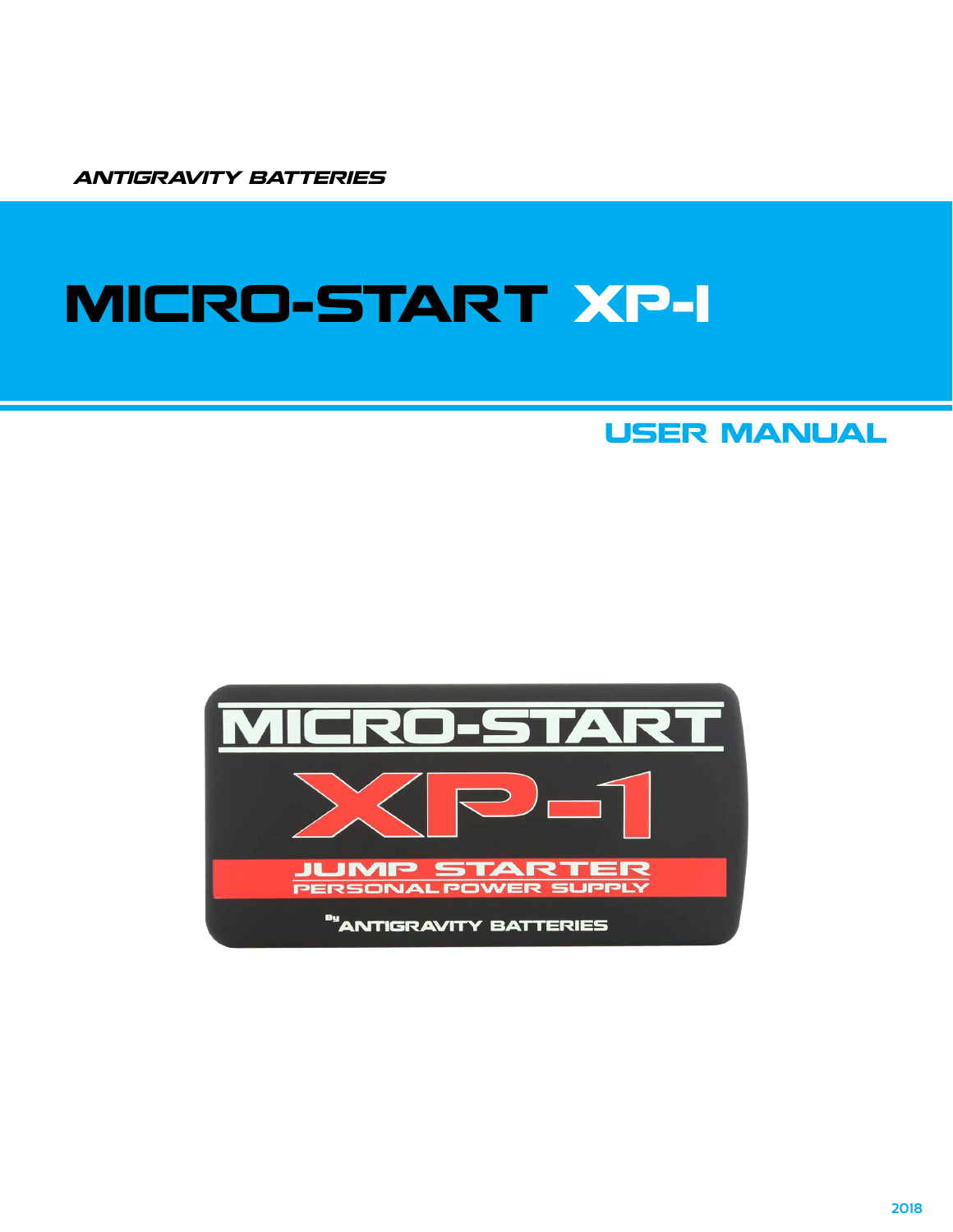## USER MANUAL **WARD-1**

### CONTENTS:

| <b>WELCOME</b>                                                                                                                                                                                                                 |        |
|--------------------------------------------------------------------------------------------------------------------------------------------------------------------------------------------------------------------------------|--------|
| <b>SAFETY PRECAUTIONS</b>                                                                                                                                                                                                      |        |
| I PRODUCT OVERVIEW AND ARREST MANUSCRIPT                                                                                                                                                                                       | Page 1 |
| <b>2</b> KIT ITEMS <b>CONSTRUCTED AND RESIDENCE</b>                                                                                                                                                                            | Page 2 |
| B PRODUCT SPECS                                                                                                                                                                                                                |        |
| 4 CHECKING CAPACITY And the contract of the contract of the contract of the contract of the contract of the contract of the contract of the contract of the contract of the contract of the contract of the contract of the co | Page 3 |
| 5 LED FLASHLIGHT OPERATION                                                                                                                                                                                                     |        |
| <b>6</b> CHARGING THE MICRO-START                                                                                                                                                                                              |        |
| 7 CHARGING DEVICES <b>And Account the CHARGING DEVICES</b>                                                                                                                                                                     | Page 4 |
| 8 JUMP-STARTING VEHICLES                                                                                                                                                                                                       | Page 5 |
| $\blacksquare$ FAQ $\blacksquare$                                                                                                                                                                                              | Page 6 |
| <b>IO</b> WARRANTY <b>And Market Market Market Market Market Market Market Market Market Market Market Market Market</b>                                                                                                       | Page 7 |
| <b>II</b> CONTACT INFO <u>Learners</u>                                                                                                                                                                                         | Page 8 |

### **DANGER - WARNING!**

**/j** 

PRIOR TO USE, READ AND UNDERSTAND THE SAFETY INFORMATION GUIDE AND THIS USER MANUAL.

Failure to follow these safety instructions may result in ELECTRICAL SHOCK, EXPLOSION, or FIRE, which may result in a SERIOUS INJURY, DEATH, or PROPERTY DAMAGE.

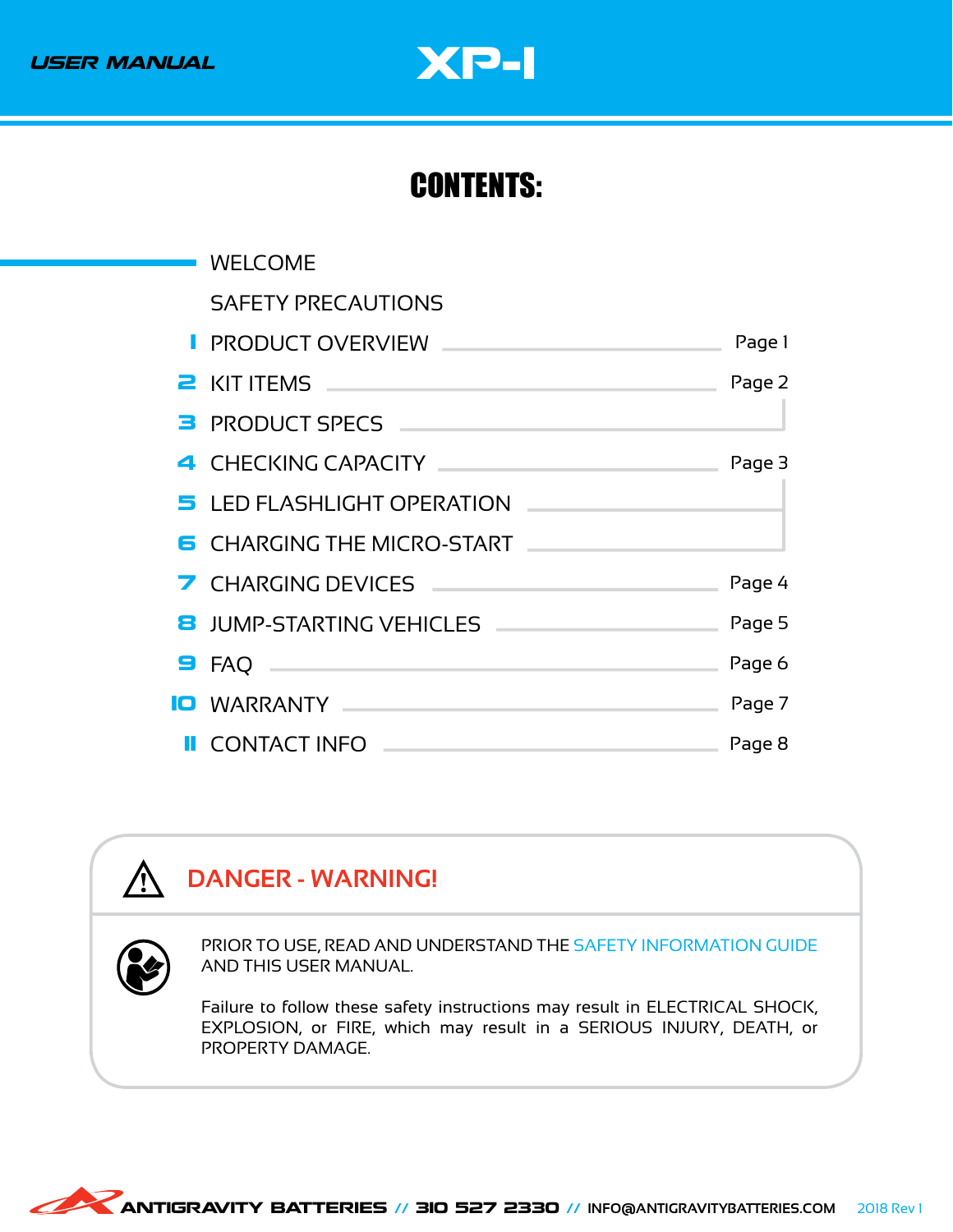

### <span id="page-2-0"></span>Welcome

#### THANK YOU

Thank you for purchasing the Antigravity Batteries MICRO-START XP-1. The XP-1 is an ultra-compact Jump-Starter and Personal Power Supply (PPS). Just charge it and take portable power with you wherever you go, no electricity needed. It can jump-start your vehicles, charge your USB devices (Phones, Tablets, GoPro Cameras, and more) as well as power or charge 12V and 19V devices like Mobile DVD Players and 19V Laptops. It comes as a complete kit with Carry Case. Please read and understand this User Guide and the Product Safety Information before operating the product.

#### *For more information feel free to Contact us.*

info@antigravitybatteries.com antigravitybatteries.com themicrostart.com 310 527 2330

Antigravity Batteries 15622 Broadway Center St. Gardena CA 90248

#### GETTING STARTED

The MICRO-START XP-1 comes partially charged out of the box and should be fully charged prior to use. Carefully read and understand the Vehicle Owner's Manual on specific precautions and recommended methods for jump-starting your particular vehicle. Make sure to determine the voltage of your system and type of battery by referring to your Battery Owner's Manual prior to using this product.

**The XP-1 is for jump-starting 12-volt starter batteries only and for charging electronics devices.**

**Please read this manual completely before use.**

#### BEFORE CONNECTING TO ANY BATTERY

Before connecting to the vehicle's battery, verify that you have a 12-volt vehicle system. The XP-1 is not suitable to jump-start any other voltage of battery. Identify the correct polarity of the battery terminals on the battery. The positive battery terminal is normally RED and marked by these letters or symbols (POS, P, +). The negative battery terminal is typically BLACK and marked by these letters or symbols (NEG, N, -). Do not make any connections to the carburetor, fuel lines, or thin metal parts for grounding. These instructions are for a negative ground system (most common). If your vehicle is a positive ground system (very uncommon), follow the instructions in reverse order.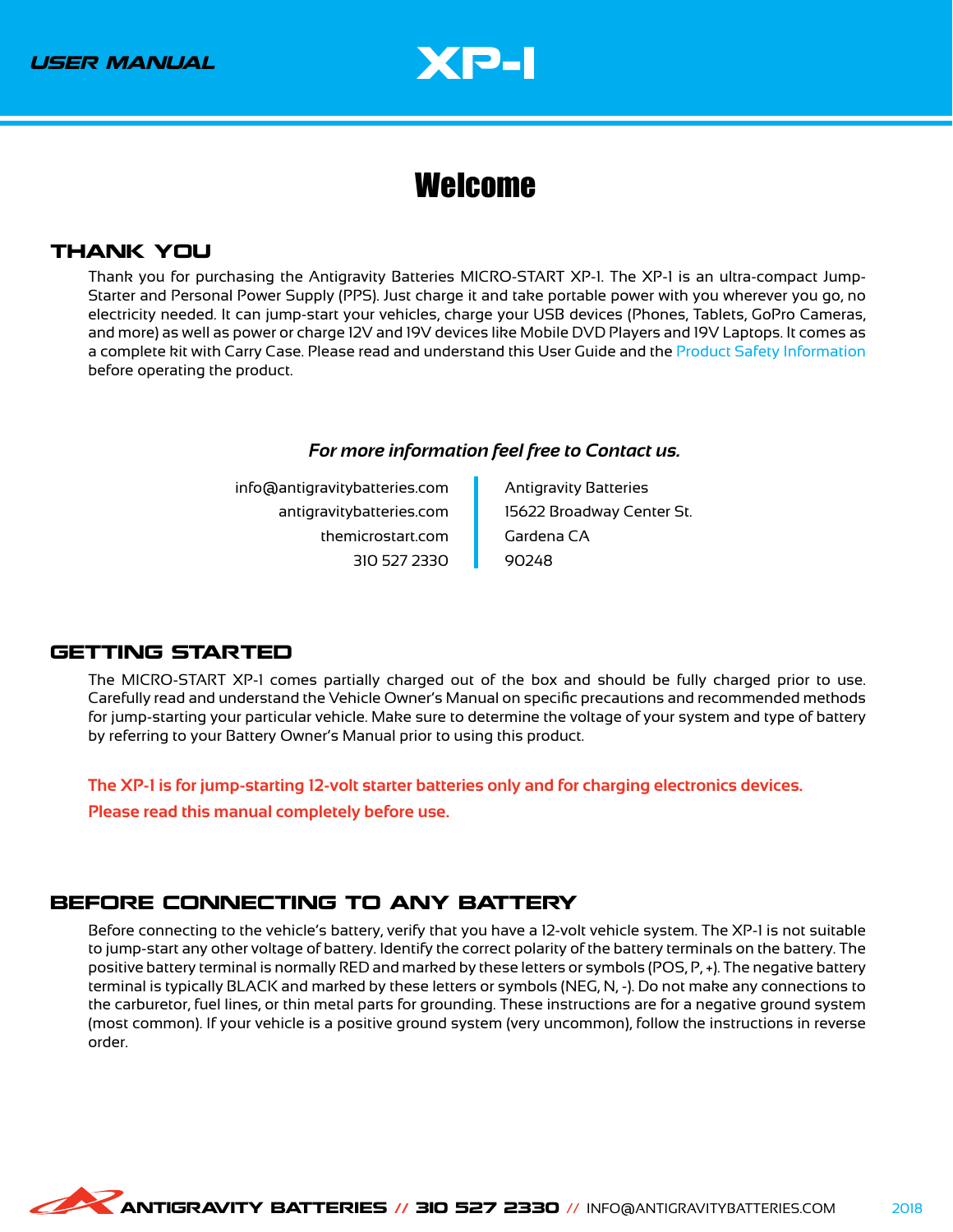

### <span id="page-3-0"></span>Safety Precautions



#### PERSONAL PRECAUTION

**READ AND UNDERSTAND ALL SAFETY INFORMATION BEFORE USING THIS PRODUCT. FAILURE TO FOLLOW THESE SAFETY INSTRUCTIONS MAY RESULT IN ELECTRICAL SHOCK, EXPLOSION, FIRE, WHICH MAY RESULT IN SERIOUS INJURY, DEATH OR PROPERTY DAMAGE.**

- Do not leave the product in or expose product to extremely high temperatures such as direct hot sunlight, or on **1)** dashboards or other extremely hot areas above 110°F (43°C). Swelling may occur. Stop use of product if this occurs and contact manufacturer.
- Do not use product for any use other than intended. **2)**
- Do not use Jump-Start Port to power devices, it is ONLY for Jump-Starting. **3)**
- Do not Jump-Start with less than 3 lights lit on Capacity Indicator. **4)**
- 5) Do not Jump-Start more than 5 seconds per attempt (overheating may occur).
- Do not Jump-Start more than 3 attempts in a row without allowing to cool. **6)**
- Do not allow the XP-1 to become wet; do not immerse in water. **7)**
- Do not operate the XP-1 in explosive atmospheres, such as in the presence of flammable liquids, gases or dust. **8)**
- Do not modify or disassemble; there are no serviceable parts inside. **9)**
- 10) Do not use as a replacement battery for vehicles.
- 11) Do not leave the XP-1 connected to vehicle. Remove within 40 seconds of starting vehicle.
- 12) Do not clamp the Red and Black Clamps together.
- 13) Do not allow Children to play with this product unsupervised. Not recommended for use by infirm persons.
- Do not leave battery products unattended while charging. **14)**
- 15) Do not charge frozen batteries; charge only between 34°F and 104°F (1°C and 40°C).
- Do not subject to heat higher than 120°F (50°C) or swelling of pack could result. Discontinue use if swelling occurs. **16)**
- 17) Do not store in locations where the temperature may exceed 110°F (43°C).



#### OPERATING PRECAUTIONS

- Make sure the BLUE PLUG of the SMART CLAMPS is plugged and seated fully into the XP-1. This connection must **1)** be good or it could overheat the unit.
- Make sure to check all the battery connections are clean. Remove corrosion or dirt that prevents a solid connection **2)** of clamps to vehicle battery terminals.
- 3) Make sure clamps have a good "bite" on Battery Terminals for the most power.
- Make sure the XP-1 has a minimum 3 lights on the Capacity Indicator lit before Jump-Starting. **4)**
- Make sure to remove the product from the vehicle battery within 40 seconds of Jump-Starting. **5)**
- Remove Clamps from XP-1 when not in use. **6)**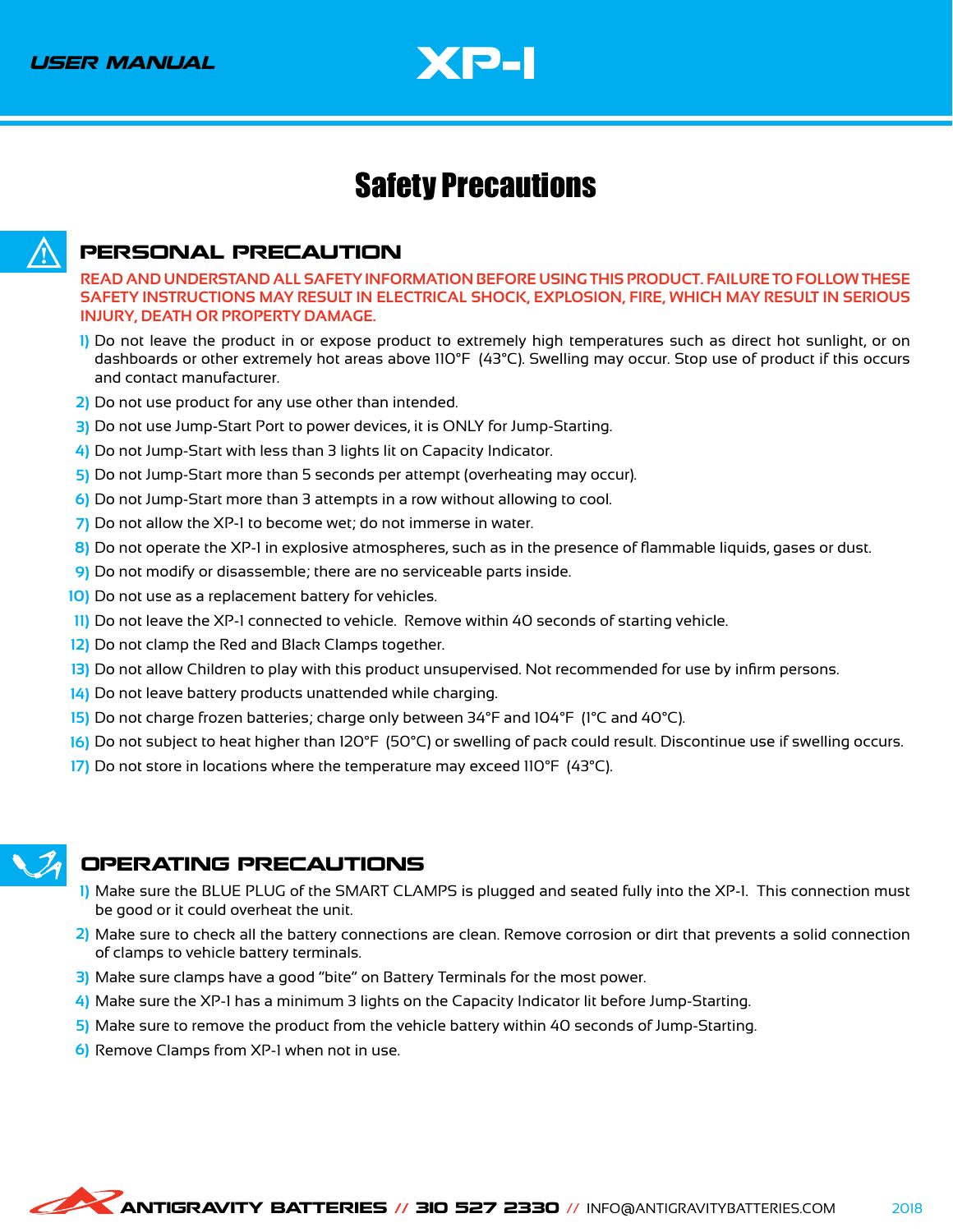

### <span id="page-4-0"></span>Product Overview

<span id="page-4-1"></span>

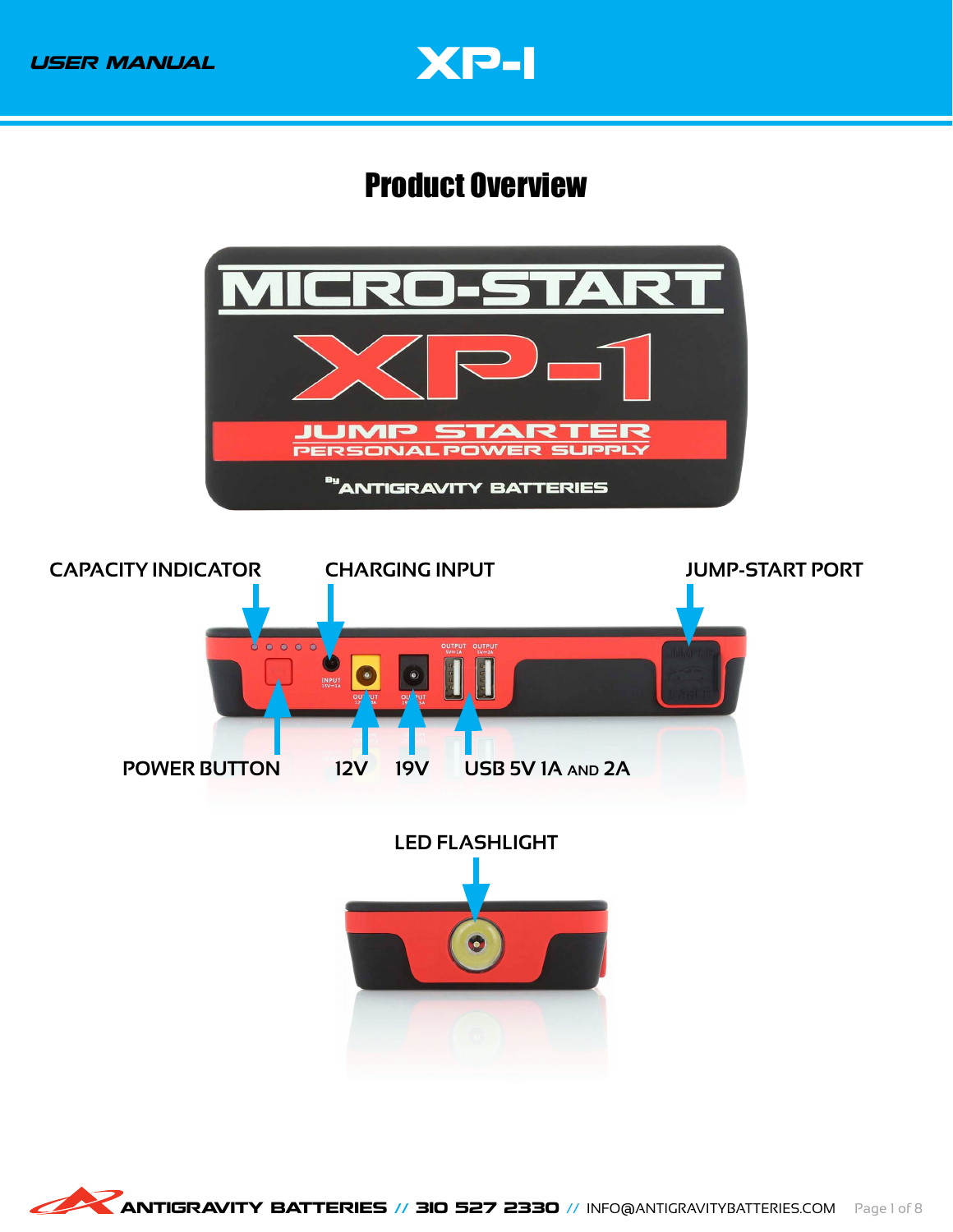

### <span id="page-5-0"></span>Kit Contents

<span id="page-5-2"></span>

### <span id="page-5-1"></span>**Specifications**

| САРАСІТУ: 12,000 млн / 44.75 мн                | OUTPUT VOLTAGE: 12V - 10A, 19V - 3.5A |  |
|------------------------------------------------|---------------------------------------|--|
| DIMENSIONS: $6.75 \times 3.25 \times 1$ inches | 2 USB OUTPUTS: 5V - 2A, 5V - 1A       |  |
| <b>CHARGE MODE: CC/CV14V - 1A</b>              | <b>START CURRENT: 200A</b>            |  |
| <b>CYCLE LIFE: 1,000</b>                       | <b>PEAK CURRENT: 400A</b>             |  |
| OPERATING TEMP: -22°F TO 120°F                 | CHARGING TEMP: 34°F TO 104°F          |  |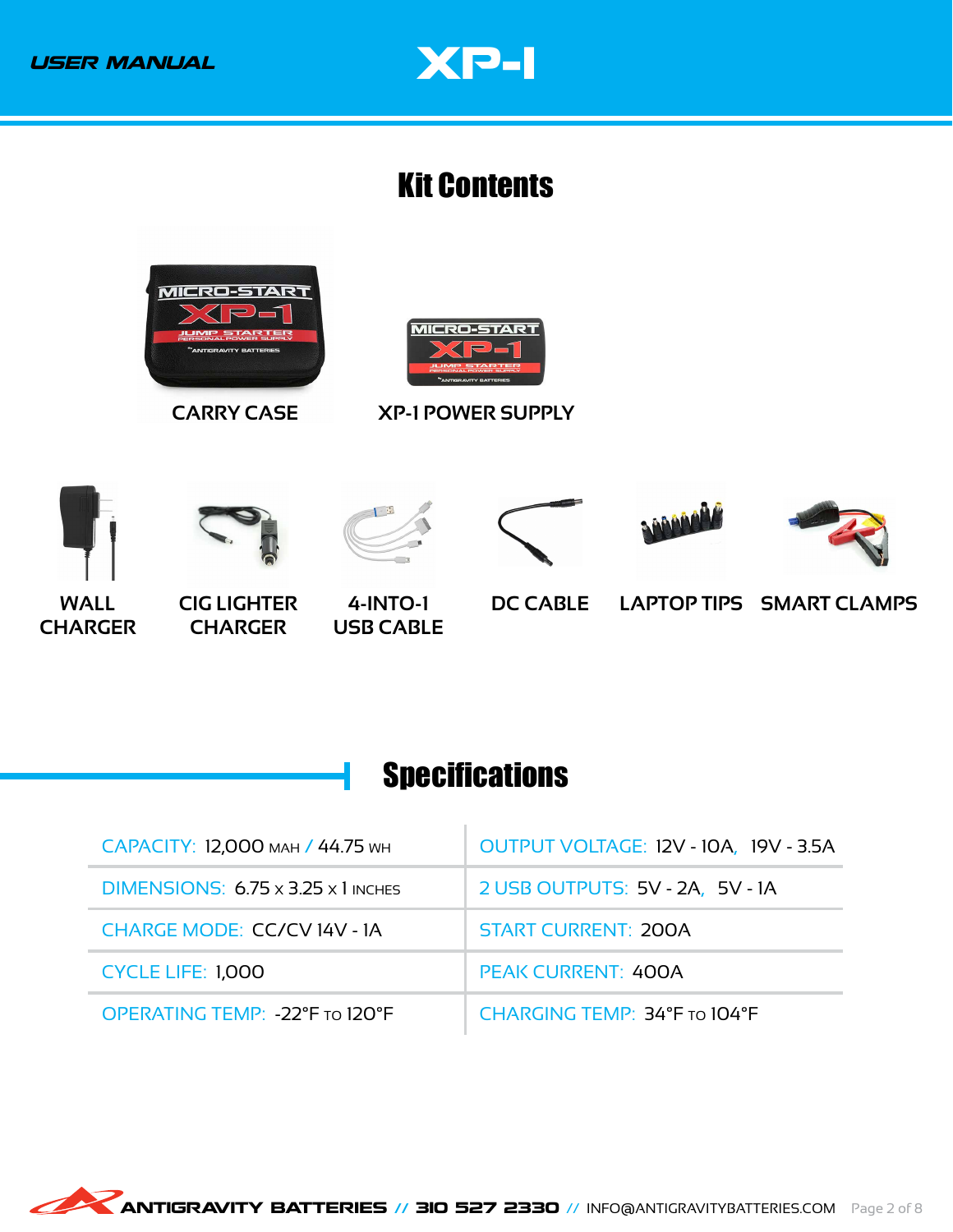

### Product Use

### <span id="page-6-3"></span>CHECKING THE AVAILABLE CAPACITY

- <span id="page-6-0"></span>To check the state of charge/capacity on the XP-1 press the Power Switch. The XP-1 has a lighted capacity indicator **1)** which will show the state of charge.
- Each light lit is equal to 20% capacity. **2)**



- <span id="page-6-1"></span>3) You can cycle to the next LED pattern by pressing the Power Switch again.
- After the last Flashlight pattern the unit will turn off the Flashlight. **4) DO NOT STARE INTO THE LED FLASHLIGHT, PERSONAL INJURY MAY RESULT.**

#### CHARGING THE XP-1

<span id="page-6-2"></span>The XP-1 comes with 2 chargers for charging at Home/Indoors or in your Vehicle: an AC Wall Outlet Charger, and a DC Cigarette Lighter Charger.

When charging, the indicator lights will flash one by one. The number of solid lights lit indicates the XP-1 charge level. All lights solidly lit indicates a fully charged XP-1.

- To charge, plug either charger into the XP-1's Input port to begin charging. **1)**
- When fully charged remove charger. Do not leave charging over 24 Hours. **2)**

**NEVER LEAVE ANY ELECTRONIC DEVICES UNATTENDED DURING CHARGING.**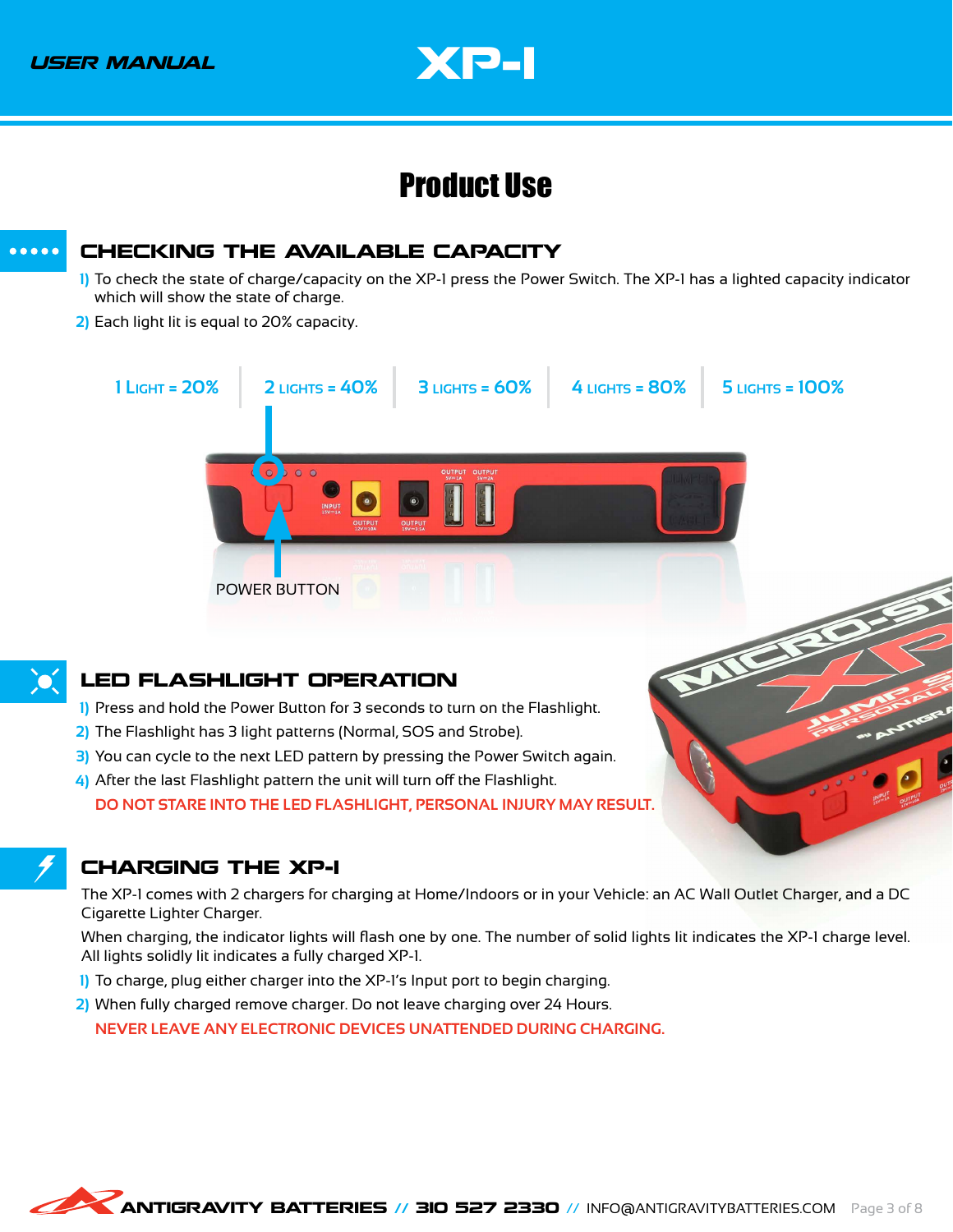

<span id="page-7-1"></span>

#### <span id="page-7-0"></span>CHARGING USB DEVICES

- The XP-1 can charge any USB 5V devices at 2.1 or 1.1 Amps, such as Smartphones, Tablets, GPS Devices, GoPro **1)** Cameras and more.
- Plug the provided 4-into-1 USB Cable (or any standard USB Cable) into either USB output port on the XP-1; plug the **2)** other end of cable into the device you are charging.
- 3) Press the Power Switch on the XP-1 to begin charging your device.
- Disconnect your device when charged. **4)**

**NOTE: The number of times devices can be charged will vary depending on the size of your device's battery.**





#### CHARGING 12V AND 19V DEVICES

The XP-1 can charge or power other devices such as laptop computers and 12V accessories with its 12V and 19V ports. Both ports have a 5.1 mm female output port that accepts the provided 5.1 mm DC male-connector cable (Male DC connector on both ends). The ports are color coded for easy connection: 12V is yellow and 19V is black.

- For 19V laptop charging you would plug the provided DC Cable into the 19V output port on the XP-1 and find the **1)** appropriate Laptop Tip for your brand (8 Tips are provided with the kit  $*$ ) and connect to your Laptop. To begin charging press the Power Button on the XP-1.
- For 12V charging you would plug the provided DC Cable into the 12V output port on the XP-1 and you would use this **2)**DC Cable directly to your 12V device (or use your device's cable  $\star$ ).

 **NOTE: Due to the variety of electronic devices and the number of different connector types for devices it is impossible for our kit to contain the proper connector for all laptop computers and electronic devices.**

If your device uses a tip or cable that we do not include with the XP-1 you may find a compatible cable that will work with it at online electronics suppliers. Please verify with the Manufacturer of your device that the XP-1 is compatible for charging it!

**The XP-1 requires a 5.1 mm x 2.1 mm MALE end to plug into its 12V and 19V ports.**

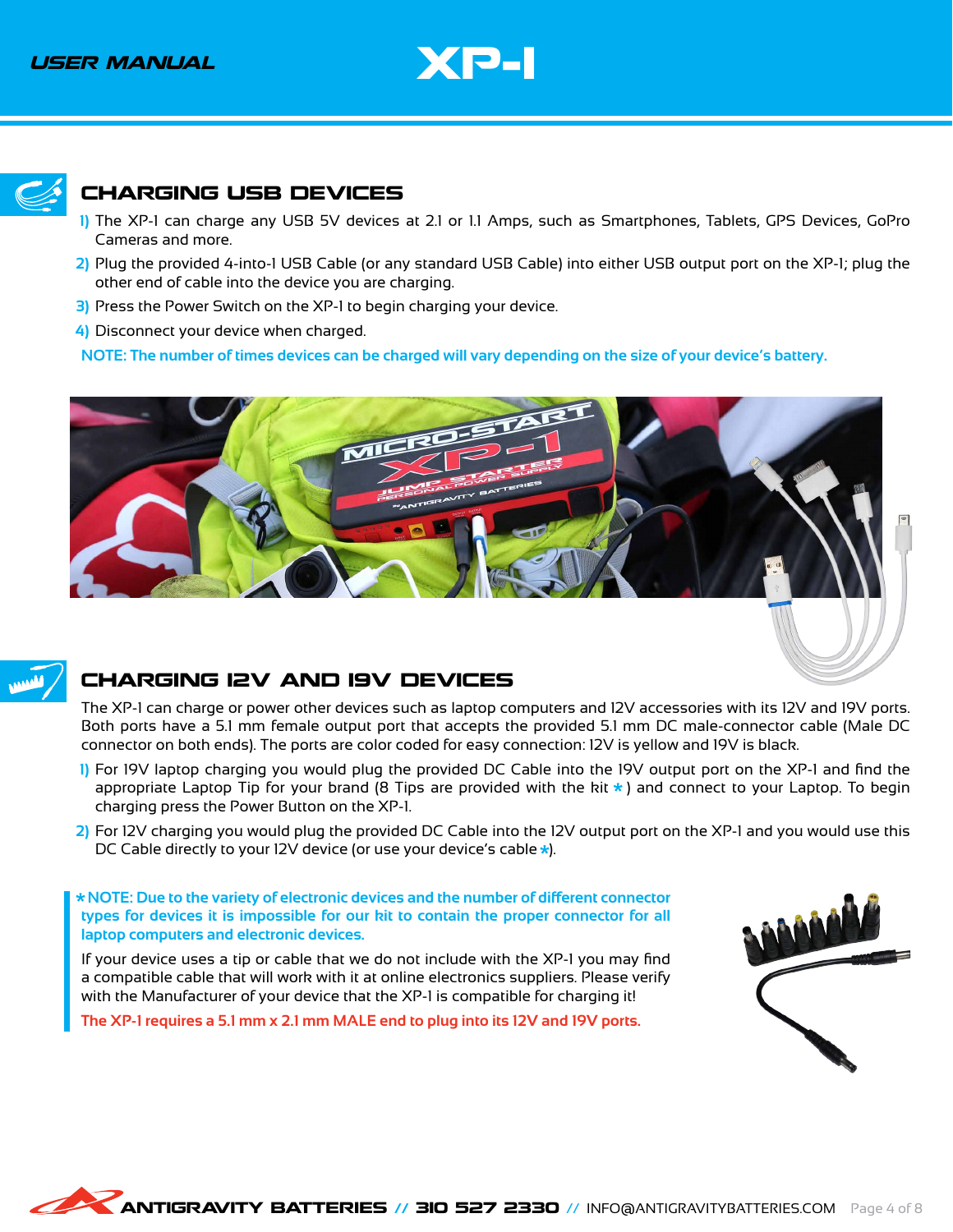

#### <span id="page-8-1"></span>JUMP-STARTING A VEHICLE

<span id="page-8-0"></span>**The XP-1 is equipped with SMART CLAMPS that have built-in protections to prevent accidental reverse-polarity connections, over-charge, and more. But caution should always be used when Jump Starting. READ ALL INSTRUCTIONS AND SAFETY GUIDE BEFORE USING THIS PRODUCT.**

- Make sure all the vehicle's lights, radios, air conditioning and accessories are turned Off. Confirm you are connecting **1)** to a 12-Volt Battery System.
- Connect the Smart Clamps to the Battery of the vehicle: Red Clamp to the Positive (+) Terminal, and Black Clamp to **2)** Negative (-) Terminal of Battery. Remove any corrosion; ensure good connection to terminals.
- Connect the Smart Clamps to the XP-1, making sure the blue connector is fully seated into the Jump-Start port. **3)**
- One of the following LED Light indications will show on the Smart Clamps: **4)**

*A)* **GREEN LED**: Indicates XP-1 and Clamps are connected correctly. You can now start the vehicle. **Go to Step 5**.

*B)* **GREEN BLINKING LED**: Indicates your Vehicle Battery has very low voltage, but the connection is CORRECT. In this case you will need to press the "BOOST" Button on the Smart Clamps and attempt to start. **Go to Step 5**.

#### **NEVER PRESS THE BOOST BUTTON UNLESS A GREEN LIGHT IS PRESENT AND ONLY IF UNIT IS CONNECTED TO THE VEHICLE BATTERY WITH POLARITY CONNECTED PROPERLY!**

*C)* **RED LED**: Indicates your connection to the vehicle battery is INCORRECT. Remove the Clamps, correct the connection, and **go to Step 1**.

*D)* **NO LED**: Indicates there is No Voltage detected by the Smart Clamps or the vehicle's battery is below 2 volts. In this case you will need to make sure you have the clamps properly connected per **Step 2**, then press the BOOST Button. **Go to Step 5**.

5) Attempt to Start the vehicle. After starting your vehicle, leave it running, but disconnect the Smart Clamps and XP-1 within 40 seconds of starting. DO NOT LEAVE ATTACHED.

#### USING THE BOOST BUTTON ON THE SMART CLAMPS: **INFO@ANTIGRAVITYBATTERIES.COM**

In most circumstances you will not need to use the Boost Button.

It is intended to allow for jump-starting a vehicle when the battery has very low voltage, or no voltage reading. In these circumstances the Boost allows clamps to be energized to start the vehicle for emergency jump-starting.

#### **PLEASE NOTE THE FOLLOWING:**

*A)* The Smart Clamps must be connected to the XP-1 for the Boost Button to operate.

*B)* BEFORE pressing the Boost Button make sure all connections are correct. Once the Boost Button is pressed the Clamps will have "live" voltage at the clamps. Always connect the Red Clamp to Positive (+) Terminal of Battery. Black Clamp to Negative (-) Terminal of Battery.

*C)* The Boost Button will "click" when pressed correctly; you may need a pen, fingernail or edge of key to press it correctly due to being indented in the Smart Clamp housing.

*D)* Once the Boost Button is pressed you have 25 seconds to attempt your jump-start. After that time the Boost will turn off. You will need to press the Boost Button again to re-engage the Boost feature.

**DO NOT USE THE JUMP-START PORT FOR ANYTHING BUT JUMP-STARTING! DO NOT LEAVE THE MICRO-START UNIT CONNECTED TO THE VEHICLE! DO NOT PRESS THE BOOST BUTTON ON CLAMPS IF CLAMPS ARE CONNECTED TOGETHER. THE BOOST BUTTON IS A BYPASS AND MAKES THE CLAMPS LIVE WITH ENERGY! USE CAUTION.**



#### **EXTREME CAUTION MUST BE USED WHEN**

**PRESSING THE BOOST BUTTON.** THE BOOST BUTTON MAKES THE CLAMPS "LIVE" WITH CURRENT, AND BYPASSES THE BUILT-IN SAFETY FEATURES. HIGH AMPERAGE, AND POTENTIAL FOR HEAT, SPARKS AND PROPERTY DAMAGE MAY OCCUR IF CLAMPS ARE NOT CONNECTED CORRECTLY. ONLY USE THE BOOST BUTTON WHEN CLAMPS HAVE BEEN CORRECTLY CONNECTED TO THE PROPER POLARITY ON THE VEHICLE'S BATTERY. IF YOU ARE UNSURE WITH USE CONTACT US AT:

310 527 2330 or

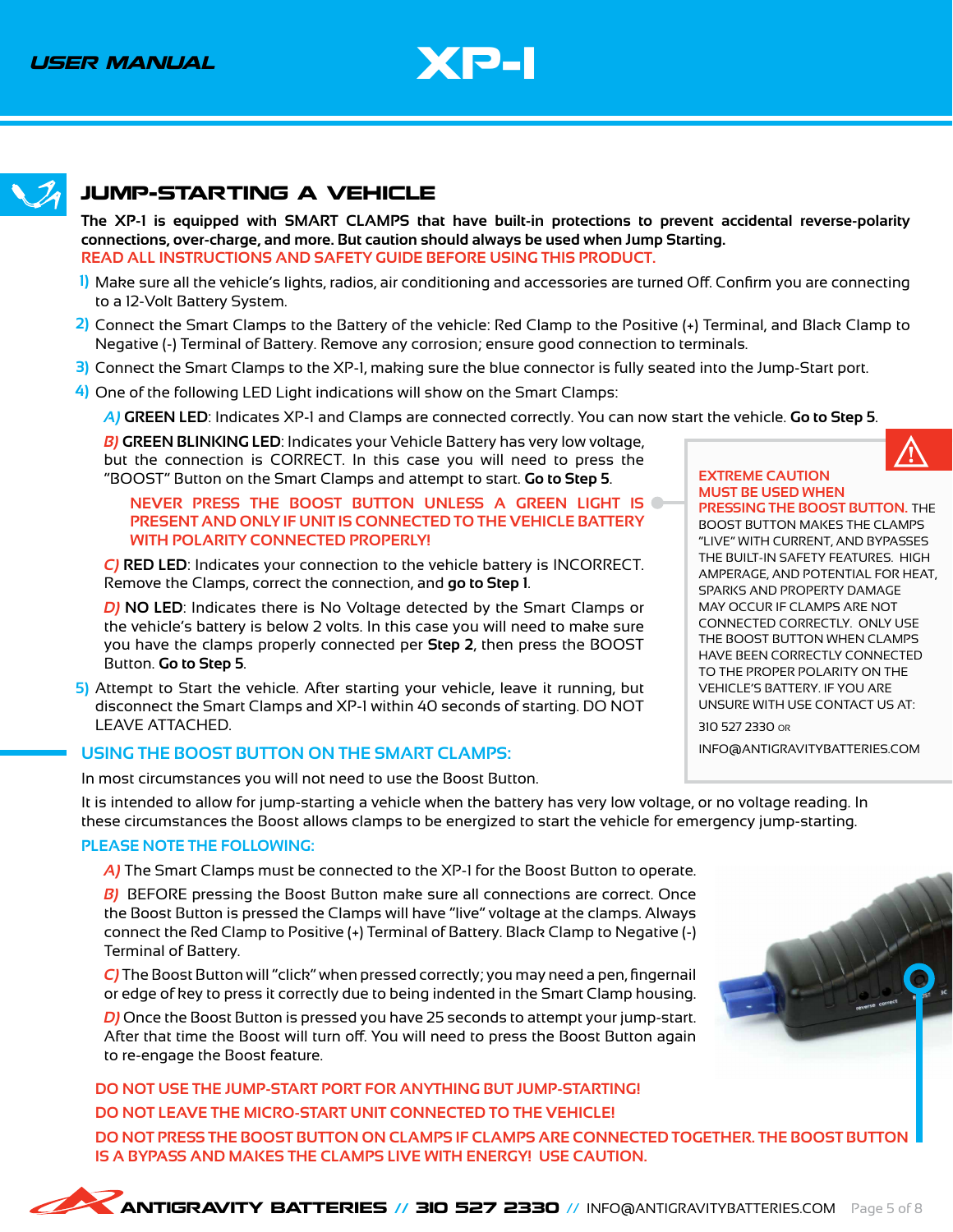

### <span id="page-9-0"></span>Frequently Asked Questions

<span id="page-9-1"></span>

The Micro-Start XP-1 will automatically power off when it is not powering anything. Usually in about 10 seconds. Disconnect the Clamps when not in use.

#### **2 HOW MANY TIMES CAN IT CHARGE A CELL PHONE?**

The XP-1 can charge the average phone about 5-7 times depending on the size of the cell phone's battery. The XP-1 has 12,000 mAh of capacity.

#### **3 HOW MANY TIMES CAN IT CHARGE A TABLET?**

The XP-1 can generally charge a tablet from 3-4 times. This depends on the size of the tablet's battery.

#### 4 HOW LONG FOR THE XP-1 TO FULLY CHARGE?

It can fully charge from completely dead in 4-5 hours. If some charge is in the XP-1 it can charge in much less time.

#### 5 HOW LONG WILL IT TAKE TO CHARGE MY CELL PHONE?

The XP-1 can charge a phone in about 40-60 minutes. It depends on the phone, but the Micro-Start does charge USB Devices fast because it has a 2-amp charge rate at one of the USB ports.

#### **6 HOW MANY TIMES CAN IT START A CAR?**

This depends on the size of the motor and state of charge, but modern V8s about 25 times on one charge. Note: It is NOT INTENDED FOR Diesel Motors!

#### **7 HOW LONG CAN THE XP-I HOLD A CHARGE?**

On average the XP-1 can hold a charge for up to 6-8 months. This will depend on the conditions it is stored in. Heat and cold can affect this. It is best to check the state of charge at least once every 3-4 months.

#### 8 CAN CLAMPS OR JUMP-START PORT POWER OTHER THINGS?

No, this should not be done. The Jumper Clamp port and clamps should only be used to jump-start vehicles with a minimum of 3 lights lit for the state of charge/capacity. Other uses such as powering other electronics through this port will ruin the device and could cause personal property damage, explosion or fire.

#### **B** HOW BIG OF A MOTOR CAN THE XP-I START?

This depends on the vehicle and how good of a connection you have to the vehicle. Modern V8 motors up to 6 Liters can be done fairly easily. Diesels are a much harder start than Gas Motors. The XP-1 is not intended to start Diesel motors. Use the XP-10 for that use.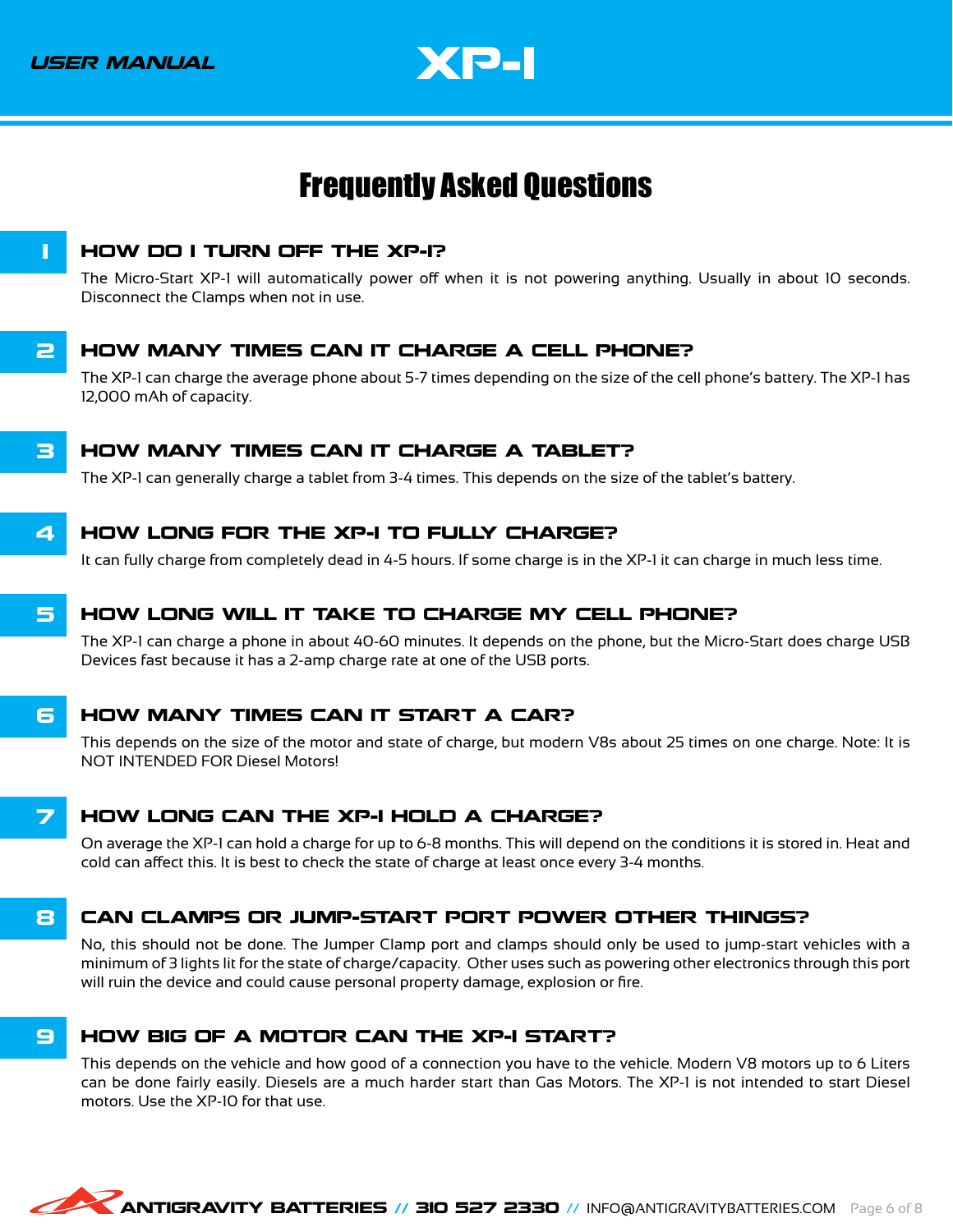

### <span id="page-10-0"></span>Limited Warranty (Non-Transferable)

#### <span id="page-10-1"></span>**1 WARRANTY PERIOD**

ANTIGRAVITY Batteries LLC (ANTIGRAVITY) warrants that its products (the "Product") will be free from defects in material and workmanship for a period of one (1) year from the date of purchase (the "Warranty Period"). For defects reported during the Warranty Period, ANTIGRAVITY will, at its discretion, and subject to ANTIGRAVITY's technical support analysis, either repair or replace, for the fees set forth below. Replacement parts and products will be new or serviceably used, comparable in function and performance to the original part and warranted for the remainder of the original Warranty Period.

THE FOREGOING LIMITED WARRANTY IS IN LIEU OF AND EXCLUDES ALL OTHER WARRANTIES NOT EXPRESSLY SET FORTH HEREIN, WHETHER EXPRESS OR IMPLIED BY OPERATION OF LAW OR OTHERWISE, INCLUDING, BUT NOT LIMITED TO, ANY IMPLIED WARRANTIES OF MERCHANTABILITY OR FITNESS FOR A PARTICULAR PURPOSE. ANTIGRAVITY's LIABILITY UNDER THIS LIMITED WARRANTY IS EXPRESSLY LIMITED TO REPLACEMENT (IN THE FORM AND UNDER THE TERMS ORIGINALLY SHIPPED), OR TO REPAIR, WHETHER SUCH CLAIMS ARE FOR BREACH OF WARRANTY OR FOR NEGLIGENCE. ANTIGRAVITY SHALL NOT BE LIABLE FOR ANY INCIDENTAL, CONSEQUENTIAL, OR SPECIAL LOSSES, DAMAGES OR EXPENSES OF ANY KIND, INCLUDING, WITHOUT LIMITATION, ANY SUCH LOSSES, DAMAGES, OR EXPENSES ARISING DIRECTLY OR INDIRECTLY FROM THE SALE, HANDLING, OR USE OF THE PRODUCT FROM ANY OTHER CAUSE RELATING THERETO, OR FROM PERSONAL INJURY OR LOSS OF PROFIT.

Some states, provinces and countries do NOT allow the exclusion or limitation of incidental or consequential damages or length of an implied warranty so the above limitation(s) or exclusion(s) may NOT apply. This Limited Warranty gives you specific legal rights and you may also have other legal rights, which vary by state, province and country.

#### **2 LIMITED WARRANTY**

This Limited Warranty is made to the original purchaser from ANTIGRAVITY and does NOT extend to any other person or entity and is NOT assignable. It is the obligation of the original purchaser to:

- Complete the [Warranty Claim Form online](https://shop.antigravitybatteries.com/warranty/claim-form/), or download the PDF version from our [Warranty](https://shop.antigravitybatteries.com/warranty/) page. **1)**
- Forward the Product, including Claim Form and Proof of Purchase (unless submitted online), and payment for any **2)** applicable fees prepaid, to: Antigravity Batteries, Attn: Warranty Department-

15622 Broadway Center St., GARDENA, CA 90248

THE COSTS OF TRANSPORTING PRODUCTS TO ANTIGRAVITY FOR WARRANTY SERVICE IS THE RESPONSIBILITY OF THE ORIGINAL PURCHASER. THIS LIMITED WARRANTY IS VOID UNDER THE FOLLOWING CONDITIONS:

- 1) The Product was not purchased from an Authorized Dealer.
- The original purchaser fails to register the product. **2)**
- 3) The Product is misused, subjected to careless handling, or operated under conditions of extreme temperature, shock, or vibration beyond ANTIGRAVITY's recommendations for safe and effective use.
- The Product has NOT been installed, operated, or maintained in accordance with approved procedures. **4)**
- 5) The Product is disassembled, altered, or repaired by anyone, except ANTIGRAVITY.
- The electrical connections to the DC output, input ports, jump-start port, USB port of the product are modified without **6)** the express written consent of ANTIGRAVITY.
- 7) The Product is subject to improper storage or accident.
- 8) The Product is charged by any other charger than supplied or approved by ANTIGRAVITY.
- The Product has been used outside its intended use. **9)**